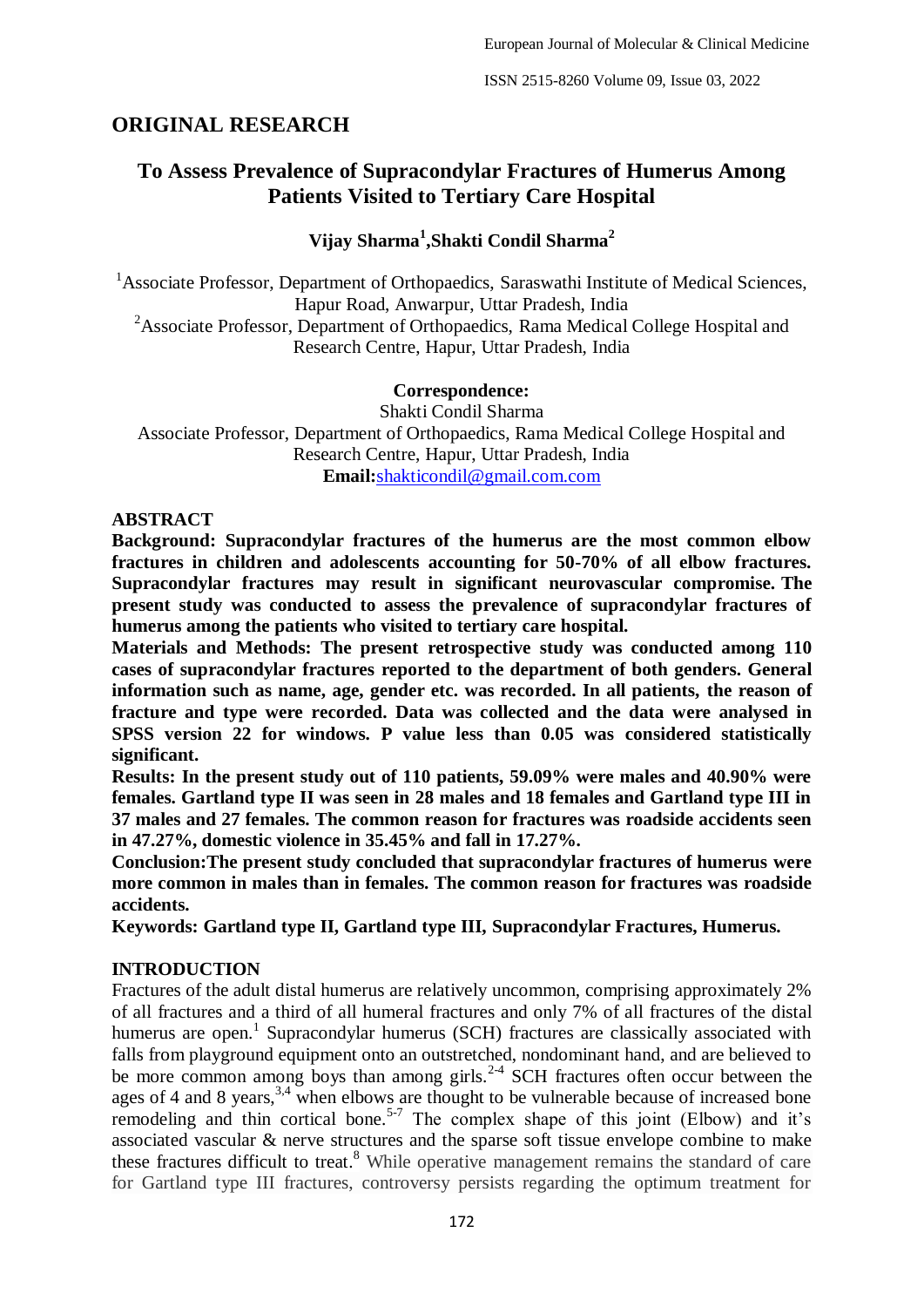Gartland type II fractures.<sup>9</sup> Treatment options include closed reduction with either casting or percutaneous pinning.<sup>10</sup> The American Academy of Orthopaedic Surgeons (AAOS) has published in its clinical practice guidelines for the treatment of pediatric supracondylar humerus fractures that "closed reduction with pin fixation for patients with displaced (Gartland type II and III, and displaced flexion) pediatric supracondylar fractures of the humerus".<sup>11</sup> The majority of supracondylar humeral fractures are extension-type injuries due to a fall onto the outstretched hand while the elbow is extended.<sup>12</sup> Complications after supracondylar humeral fractures include neurovascular lesions, decreased range of motion, malalignment, and nonunion.<sup>13</sup> The present study was conducted to assess prevalence of supracondylar fractures of humerus among the patients visited to tertiary care hospital.

### **MATERIALS AND METHODS**

The present retrospective study was conducted to assess prevalence of supracondylar fractures of humerus in the patients visited to the Department of Orthopaedics, Saraswathi Institute of Medical Sciences, Hapur Road, Anwarpur, Uttar Pradesh (India). Before the commencement of the study ethical clearance was taken from the Ethical Committee of the institute. The sample comprised of 110 cases of supracondylar fractures reported to the department of both genders. General information such as name, age, gender etc. was recorded. In all patients, the reason of fracture and type were recorded. Data was collected and the data were analysed in SPSS version 22 for windows. P value less than 0.05 was considered as statistically significant.

### **RESULTS**

In the present study out of 110 patients, 59.09% were males and 40.90% were females. Gartland type II was seen in 28 males and 18 females and Gartland type III in 37 males and 27 females. The common reason for fractures was roadside accidents seen in 47.27%, domestic violence in 35.45% and fall in 17.27%.

#### **Table 1: Distribution of gender**

| Gender         | $N(\%)$    |
|----------------|------------|
| <b>Males</b>   | 65(59.09%) |
| <b>Females</b> | 45(40.90%) |
| Total          | 110(100%)  |

#### **Table 2: Type of fractures**

| <b>Types of fracture</b> | <b>Male</b> | Female |
|--------------------------|-------------|--------|
| <b>Gartland type II</b>  | 28          | 18     |
| <b>Gartland type III</b> | 37          | 27     |
| <b>Total</b>             | 65          | 45     |

#### **Table 3: Reasons of fractures**

| <b>Reasons of fractures</b> | $N\binom{0}{0}$ |  |
|-----------------------------|-----------------|--|
| Road accident               | 52(47.27%)      |  |
| <b>Domestic violence</b>    | 39(35.45%)      |  |
| Fall                        | 19(17.27%)      |  |
| <b>Total</b>                | $110(100\%)$    |  |

#### **DISCUSSION**

Supracondylar humerus fracture is one of the most common pediatric upper extremity fractures and can cause substantial morbidity. Although previous studies reported that boys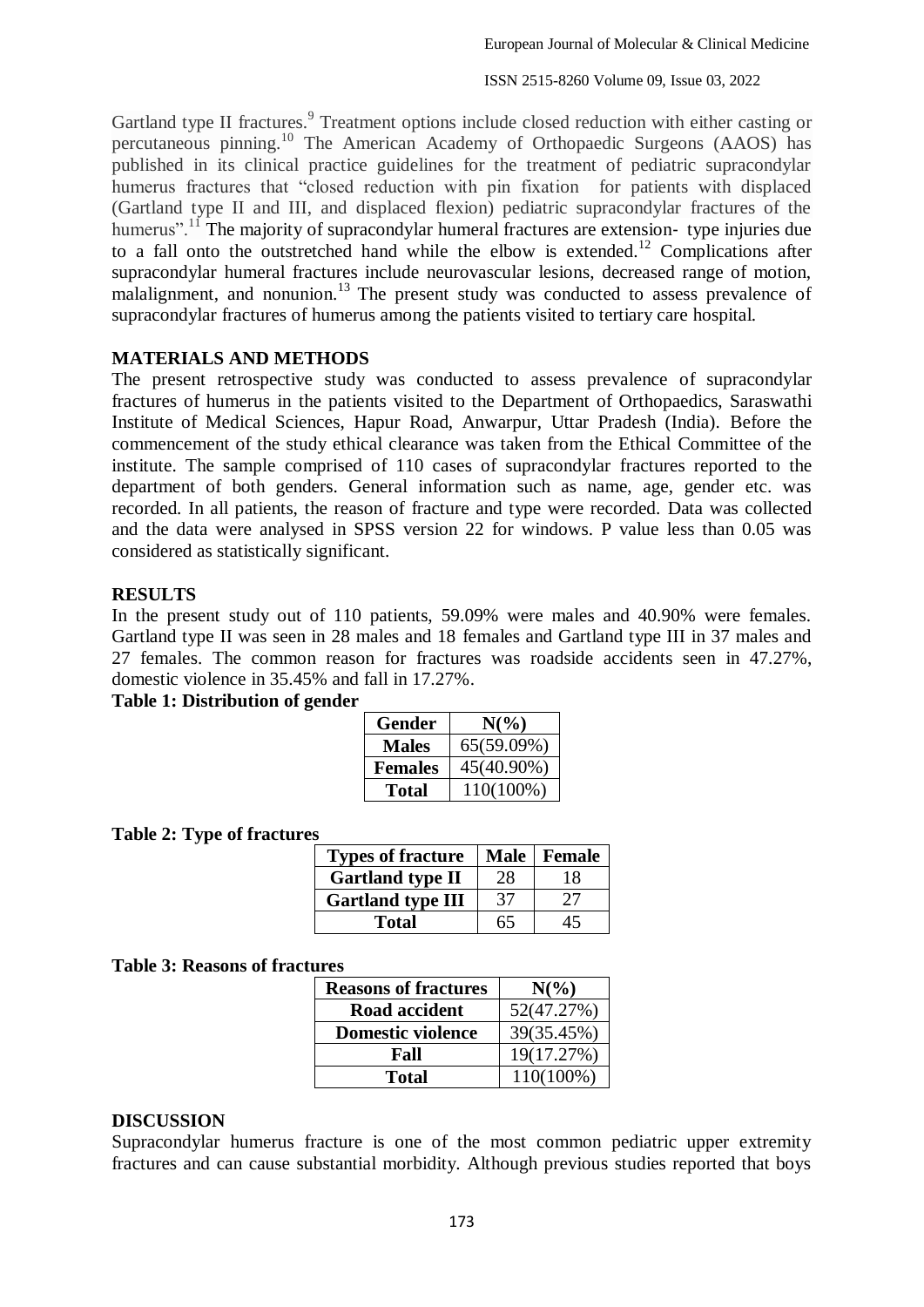were more likely than girls to sustain SCH fractures, recent studies have reported that girls sustain SCH fractures at equal or higher rates than do boys.<sup>14,15</sup>

In the present study out of 110 patients, 59.09% were males and 40.90% were females. Gartland type II was seen in 28 males and 18 females and Gartland type III in 37 males and 27 females. The common reason for fractures was roadside accidents seen in 47.27%, domestic violence in 35.45% and fall in 17.27%.

Seventy children with displaced Type II and III supracondylar fractures of the humerus were managed with percutaneous lateral cross-wiring technique from January 2006 to January 2007 by Farley FA et al (2008). 16

Pullagura M et al in 2013 retrospectively reviewed 81 children with displaced supracondylar fractures (64 Gartland Type III and 17 Type IIA). Of these, 46 children were treated within 6 h of presentation, and 35 were treated later. The rate of open reduction was higher in children treated early (23%) than in late cases (11%). There was no significant difference in the postoperative outcomes and complications between the groups.<sup>17</sup>

The occurrence of a supracondylar fracture with a proximal forearm injury is an indicator of the greatest traumatic force in patients with a floating elbow injury.<sup>18</sup>

Holt et al found a stable annual incidence of 60 to 72 SCH fractures per 100,000 children between 2006 and  $2011^{14}$ 

Studies have reported that boys are 1.5 to 2.5 times as likely as girls to sustain SCH fractures.19,20 The higher incidence of SCH fractures among boys has been suggested to be related to boys' more active and aggressive style of play compared with that of girls.<sup>21</sup>

Korner J et al found that out of one hundred and twelve children were included in this study, of whom 61 (54.46%) were younger than seven years of age while 51 (45.5%) were aged seven years or older. Children aged seven or older had a greater incidence of associated neurological deficit at presentation. Of the six patients with a nerve injury in the older age group, one patient (16.7%) had a radial nerve injury, two patients (33.3%) had ulnar nerve injuries while another two patients (33.3%) had median nerve injuries. There was one patient (16.7%) with both median and ulnar nerve injuries. Comminuted fractures were also more common in older children. No significant differences were demonstrated between the groups with regard to age, gender and mechanism of injury, laterality, the incidence of open fracture, vascular injuries, and operative time. $^{22}$ 

# **CONCLUSION**

The present study concluded that supracondylar fractures of humerus were more common in males than in females. The common reason for fractures was roadside accidents.

# **REFERENCES**

- 1. Babhulkar S, Babhulkar S. Controversies in the management of intra-articular fractures of distal humerus in adults. Indian J Orthop 2011;45:216-25.
- 2. Landin LA. Fracture patterns in children. Analysis of 8,682 fractures with special reference to incidence, etiology and secular changes in a Swedish urban population 1950- 1979. Acta Orthop Scand Suppl 1983;202:1–09.
- 3. Farnsworth CL, Silva PD, Mubarak SJ. Etiology of supracondylar humerus fractures. J Pediatr Orthop 1998;18:38–42.
- 4. Cheng JC, Lam TP, Maffulli N. Epidemiological features of supracondylar fractures of the humerus in Chinese children. J Pediatr Orthop B 2001;10:63–7.
- 5. Brubacher JW, Dodds SD. Pediatric supracondylar fractures of the distal humerus. Curr Rev Musculoskelet Med 2008;1:190–6.
- 6. Delgado J, Jaramillo D, Chauvin NA. Imaging the injured pediatric athlete: upper extremity. Radiographics 2016;36:1672–87.